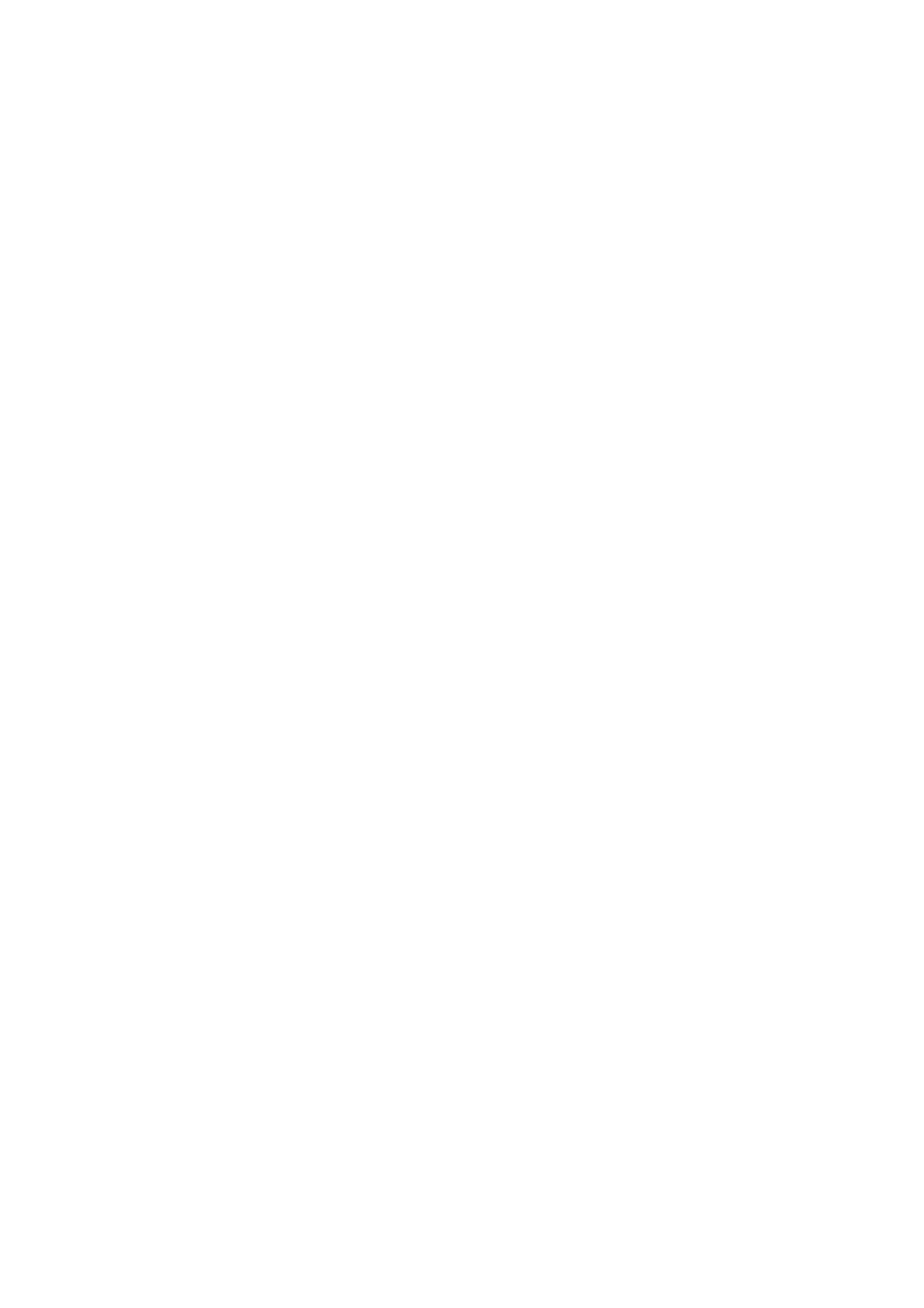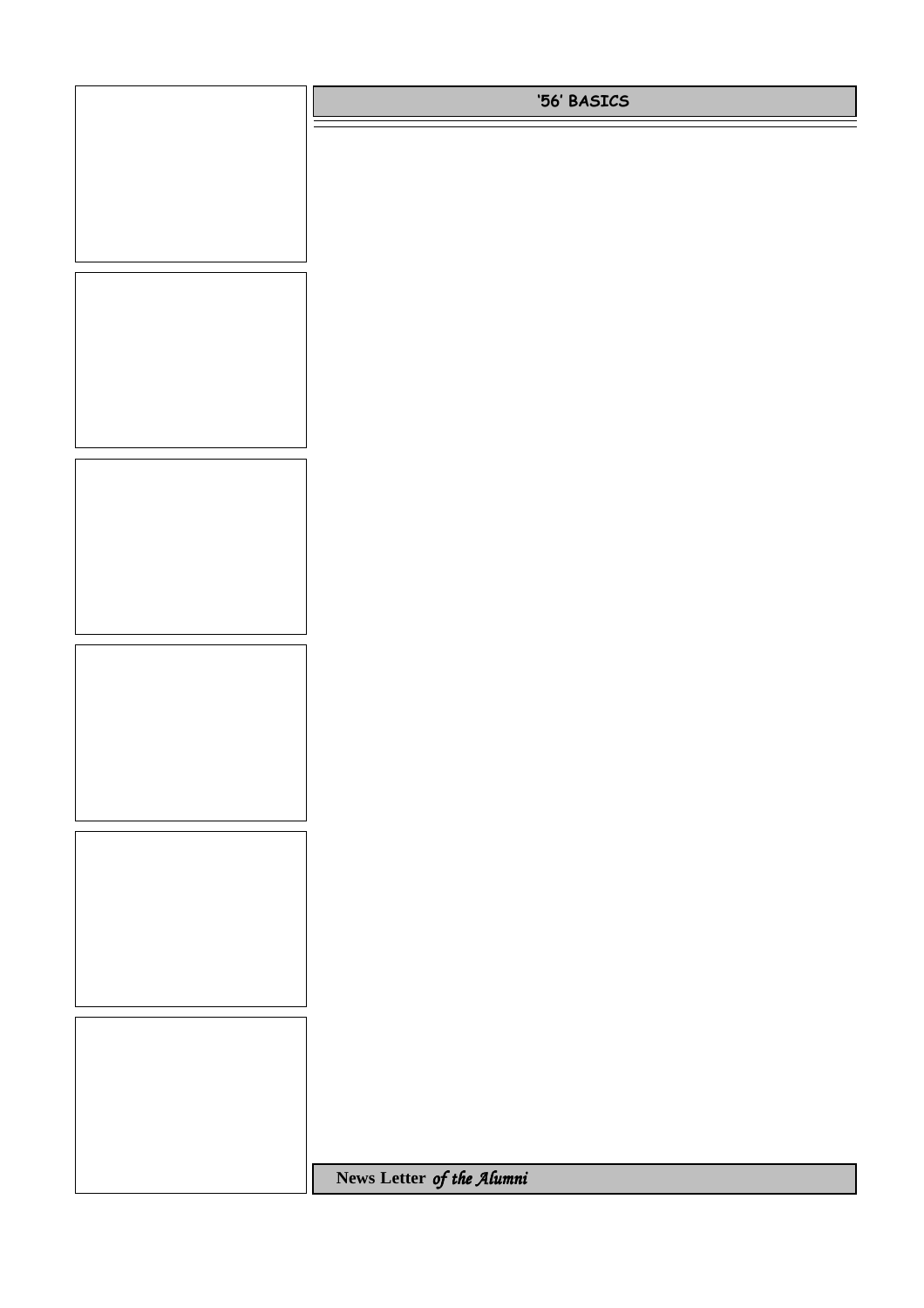### **'56' BASICS**

### **ORDER ! ORDER !!**

With a view to introduce the probationers to the intricacies and nuances of the court proceedings and administration of justice, a Moot Court was held on September 13 and 14, 2004. And to give a tinge of reality to the whole scenario, two practicing advocates from the courts of Hyderabad and a retired District Judge were summoned. The probationers took up the roles of police, accused, witnesses, petitioners, court attenders and also as members of public. In a lighter vein, the Judge, at the end of the session, sentenced all the probationers present in the Moot Court to a rigorous lifetime punishment of 'selfless service to the nation'.

### **MERA BHARAT MAHAN...**

The cultural diversity of India is its highpoint. It also very uniquely integrates the various peoples of the country and entwines them to a colourful common thread called 'Unity'. Bharat Darshan had always been the mainstay in the training programme of the probationers, which lets them watch the multi-hued panorama, that is Bharat. All the probationers had a very close brush with this cultural mosaic when they were sent to various parts of the country in four different study-cum-cultural tour groups – East, West, North and South. The experiences have been both educative and enriching, The shutter bugs, however, had a great field day.

### **'WATTA' BOY !**

Lt Abdul Mannan Yoosuf, the ace swimmer of the batch from Maldives was declared No 1 in the Annual Aquatic Meet held at the Academy Swimming Pool from August 31 to October 1, 2004. Squad-2 secured the overall first position.

### **MEET OF TITANS**

The 46th Annual Athletic Meet-2004 was held in the Academy Stadium from September 13 to 16, 2004. A  $4 \times 3$  km Cycling Relay was introduced for the first time. Nachiketa Jha bagged the Best Athlete trophy with 4 gold medals and 1 bronze. Squad-2 emerged as the Best Squad with 240 points.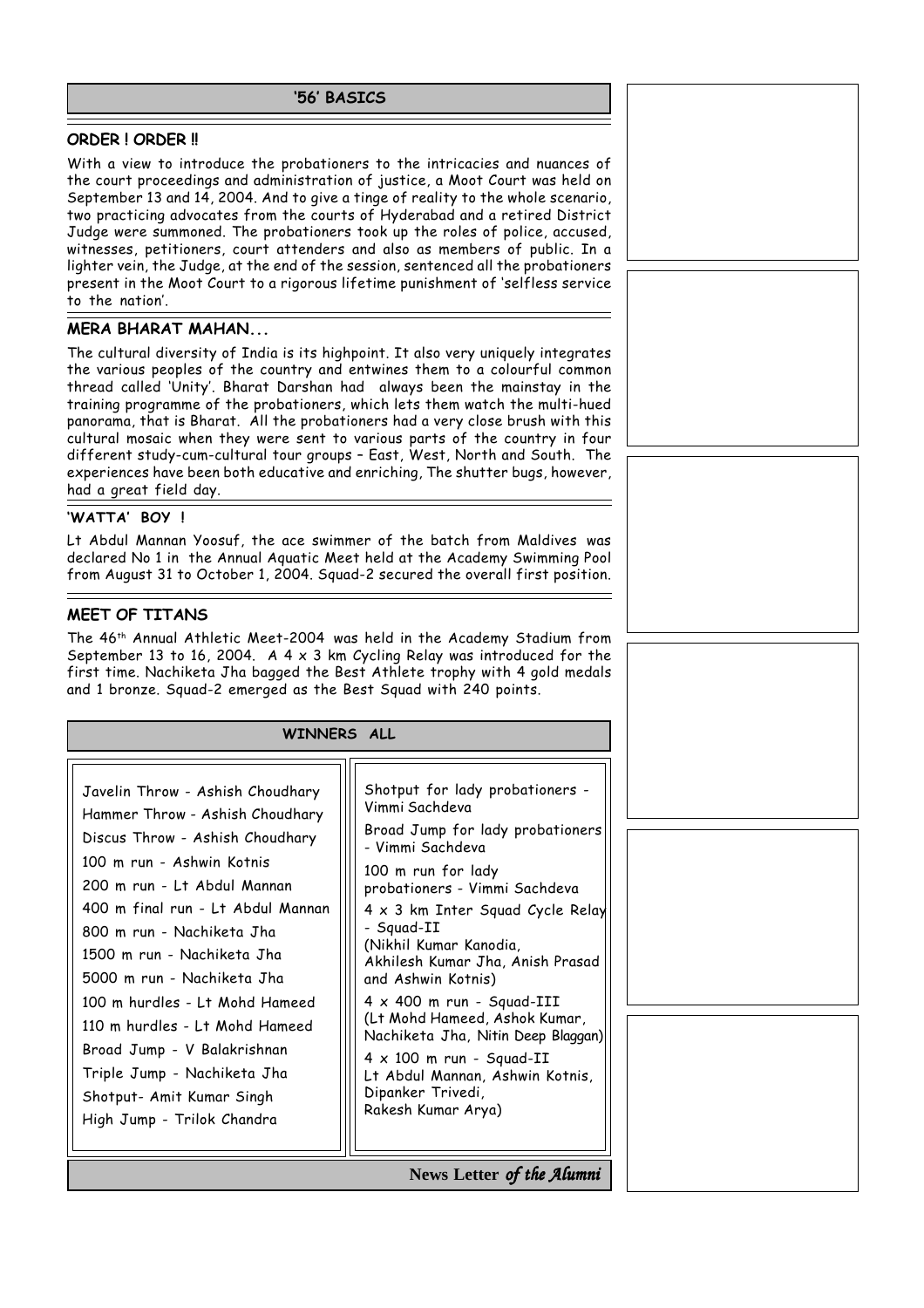| '56' BASICS                                                                                                                                                                                                                                                                                                                                                                                                                                                                                                                                                                                                                                                                                                                                             |
|---------------------------------------------------------------------------------------------------------------------------------------------------------------------------------------------------------------------------------------------------------------------------------------------------------------------------------------------------------------------------------------------------------------------------------------------------------------------------------------------------------------------------------------------------------------------------------------------------------------------------------------------------------------------------------------------------------------------------------------------------------|
| PANACEA FOR ALL ILLS                                                                                                                                                                                                                                                                                                                                                                                                                                                                                                                                                                                                                                                                                                                                    |
| He claims that there is one single magic medicine for all the diseases of mankind.<br>And that is nothing but the time tested curative called the Yoga. Maharaj Baba<br>Ramdev, the renowned Yogacharya, visited the Academy on September 29, 2004.<br>"Yoga cures all physical ailments as well as mental illnesses", he said during a demo-<br>cum-lecture on Yoga and Pranayama conducted for the benefit of the faculty,<br>probationers, staff and others.                                                                                                                                                                                                                                                                                         |
| HAPPY ANNIVERSARY                                                                                                                                                                                                                                                                                                                                                                                                                                                                                                                                                                                                                                                                                                                                       |
| The foundation of the Academy was laid during the month of September, 1948,<br>amidst the idyllic locales in Mount Abu, Rajasthan. The Academy celebrated its<br>41st Anniversery Week in fond remembrance of that event from 10 to 15<br>September this year with gusto and gaiety. A cultural programme was put up<br>as part of the celebrations, which enthralled everyone. Performances by IPS<br>probationers, children from Kendriya Vidyalaya and tiny tots from Assam Nursery<br>School have been applauded. The other events included clean building competitions,<br>health camp, painting competition for children and a musical night. The culmination<br>of the celebrations was in the form of a gastronomically exquisite 'bara khana'. |
| PASCHIM SPANDAN                                                                                                                                                                                                                                                                                                                                                                                                                                                                                                                                                                                                                                                                                                                                         |
| The Cultural, Dramatics & Fine Arts Society (CDFA) of the Academy organized<br>a West Indian Cultural Programme 'Paschim Spandan' on August 27, 2004, in the<br>Academy Auditorium. Dances of West Indian States were the main attraction.<br>A special dinner 'Manuhaar' with palate tickling items from Rajasthan, Goa,<br>Maharashtra and Gujarat was served much to the delight of all the connoisseurs<br>of good taste.                                                                                                                                                                                                                                                                                                                           |
| OUTDOOR EVENTS DURING 3RD QUARTER AT A GLANCE                                                                                                                                                                                                                                                                                                                                                                                                                                                                                                                                                                                                                                                                                                           |
| Route March of 25 kms followed by .303 rifle shoot at Premavatipet<br>Firing Range on 10.07.2004                                                                                                                                                                                                                                                                                                                                                                                                                                                                                                                                                                                                                                                        |
| Various Field Crafts and Tactics demonstrations like FCO, Sand Model<br>Briefing, Ambush and Recovery Patrolling, Chance Encounter Combing,<br>etc                                                                                                                                                                                                                                                                                                                                                                                                                                                                                                                                                                                                      |
| Inter-squad basketball, volleyball, football finals won by Squad-4,<br>Squad-1 and Squad-2 respectively                                                                                                                                                                                                                                                                                                                                                                                                                                                                                                                                                                                                                                                 |
| 10 km cross-country final on 24.07.2004. Squad-2 secured first position.<br>Nachiketa Jha, 56 RR was the winner                                                                                                                                                                                                                                                                                                                                                                                                                                                                                                                                                                                                                                         |
| Final Examinations in outdoor subjects                                                                                                                                                                                                                                                                                                                                                                                                                                                                                                                                                                                                                                                                                                                  |
| Transition Firing and Room Intervention Drill                                                                                                                                                                                                                                                                                                                                                                                                                                                                                                                                                                                                                                                                                                           |
| Yoga Module conducted by Vivekananda Ashram, Hyderabad                                                                                                                                                                                                                                                                                                                                                                                                                                                                                                                                                                                                                                                                                                  |
| Battle Inoculation at Army Firing Range                                                                                                                                                                                                                                                                                                                                                                                                                                                                                                                                                                                                                                                                                                                 |
| Day and Night Navigation with GPS and Compass                                                                                                                                                                                                                                                                                                                                                                                                                                                                                                                                                                                                                                                                                                           |
| Jaipur Gyan Mandir Yoga Kendra Trophy won by Anish Prasad<br>The 51 <sup>st</sup> batch of Senior Course Officers' Trophy for Unarmed Combat<br>won by Ashish Choudhary                                                                                                                                                                                                                                                                                                                                                                                                                                                                                                                                                                                 |
| THE JOY OF HOMECOMING                                                                                                                                                                                                                                                                                                                                                                                                                                                                                                                                                                                                                                                                                                                                   |
| 29 IPS probationers of 55 RR came back to Academy for a 2-week Phase-II<br>training which was held from August 13 to September 2, 2004. Two probationers<br>of the batch could not make it due to medical reasons. The probationers put<br>up their experiences before the faculty for expert advise where they were                                                                                                                                                                                                                                                                                                                                                                                                                                    |

 **News Letter** *of the Alumni of* 

Chief Guest during the valedictory function.

counselled. Shri Ganeshwar Jha, the former Director of the Academy was the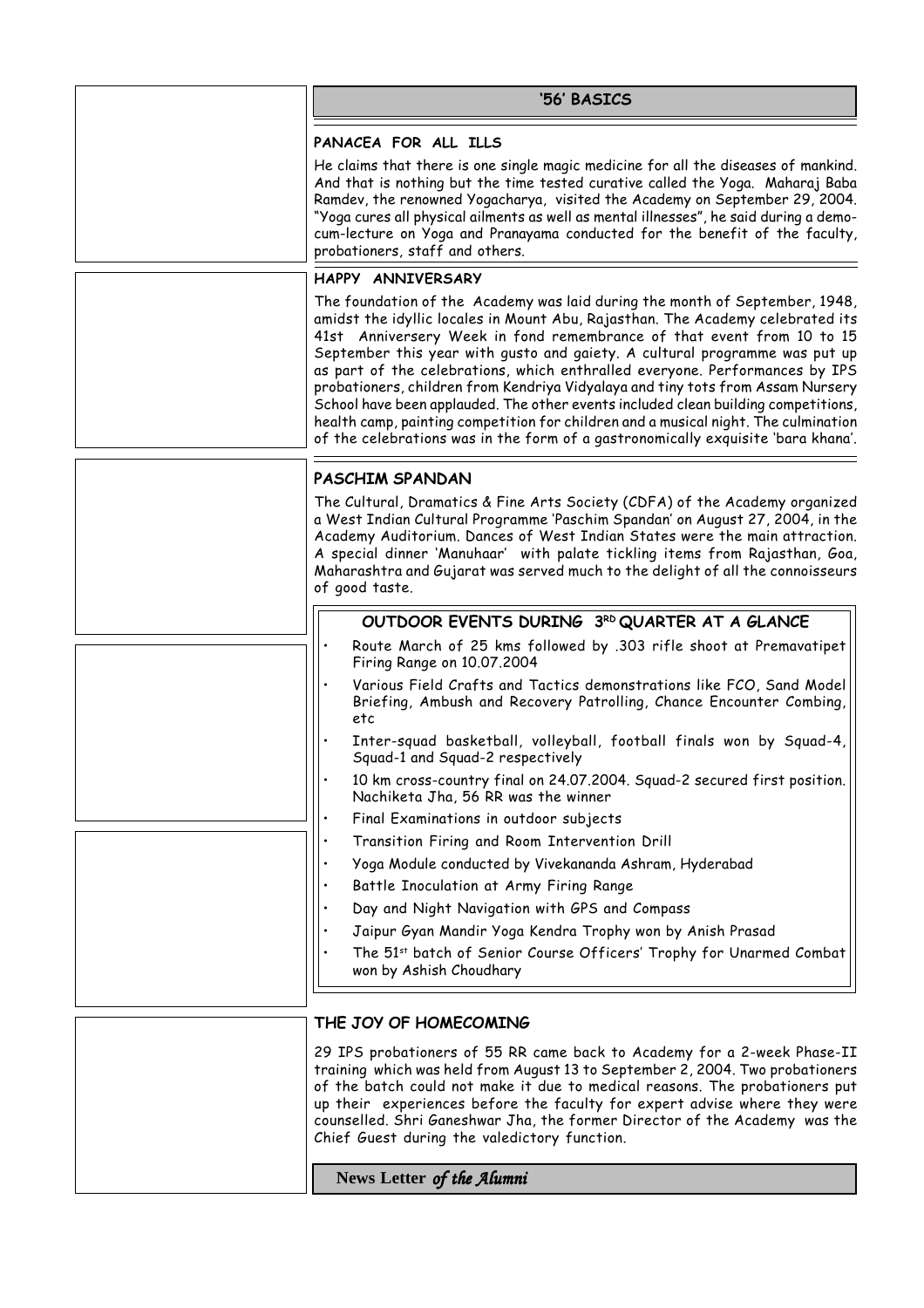## **SENIORS-IN-SERVICE**

# **MIND THE MEDIA**

26 participants of the level of SPs and DIsG from various States/Central Police Organizations attended the 5-day workshop on 'Police-Media Interface' conducted from July 5 to 9, 2004. Eminent personalities from the media, S/Shri Omar Farooq, BBC Correspondent; Shujath Ali, All India Radio; P Venkat CEO, Yahoo India, Bangalore; Sekhar Gupta, Editor, Indian Express took part in the workshop. Shri AYV Krishna, Assistant Director (Computers) was the Programme Director.

# **MAKING SENSE OF WILDLIFE CRIMES**

A thematic course on 'Prevention, Detection and Investigation of Wildlife Crimes' was conducted for 22 Indian Forest Service probationers from July 5 to 9, 2004. In his keynote address, Shri Ganeshwar Jha, the then Director, NPA, highlighted the emerging role of science and technology and its ever-increasing applications in the field of wildlife and forest related crimes. During the 5-day course, topics such as processing of the scene of crime, evidence collection, use of conventional and digital photography, document examination, cellular phone tracking, surveillance, intelligence gathering, interrogation techniques, application of crime-criminal management systems, automated fingerprint identification system, use of IT and DNA profiling were discussed. Dr PM Bhargava, Founder Director, Center for Cellular and Molecular Biology, Hyderabad delivered the valedictory address. Dr AK Bapuly, Assistant Director (Forensic Science) was the Programme Director.

## **COMMUNITIES FOR POLICING**

10 officers from various States and Central Police Organizations attended the 6-day Vertical Interaction Course on 'Community Policing' from July 12 to 17, 2004. During the deliberations, the participants were exposed to the concept of community policing, present community policing initiatives in various States of India and finally they were made to explore the possibility of replication of the already available community policing models elsewhere in the other parts of the country also. Shri GHP Raju, Assistant Director (Estt) was the Programme Director.

# **WEAVING A SECURITY NET**

The Academy conducts National Security seminars each year where eminent people in the field discuss various perspectives of national security. This year, the seminar on National Security was conducted from July 12 to 16, 2004 which was attended by officers of IAS, IPS, CPOs and Defence Services. S/Shri B Raman, IPS (Retd); Major General Dipankar Banerjee, AVSM (Retd); EN Ram Mohan, IPS (Retd); Kamal Kumar (presently Director, NPA); AS Daulat, IPS (Retd); Prof Satish Kumar; Dr Rajesh Rajgopalan and Dr PM Bhargava, Founder-Director, Centre for Cellular and Molecular Biology, Hyderabad, dealt with the seminal issues. The inaugural speech by HE Lt General KM Seth, PVSM, AVSM (Retd), the Governor of Chhattisgarh, sought to address and evolve answers to the problems of insurgency, terrorism and other internal security matters. Shri A Hemachandran, DD(A) was the Programme Director.

# **JOINING THE IPS FAMILY**

44 officers from 21 States underwent training from July 19 to August 27, 2004, in the 14th Induction Training Course conducted for State Police Service officers inducted to the Indian Police Service. The objectives of the course were to enable the participants to develop an all India perspective, to equip with knowledge and skills required to manage a district charge, to give an understanding of modern management principles as applied to police working, to update the knowledge in areas of terrorism, insurgency and science & technology as also to introduce them to the emerging areas in police. A study-cum-cultural tour also formed part of the course which gave them a powerful insight of police working in various States. They were also given firing practice in latest weapons like Glock 9 mm pistols, INSAS and MP5. Dr S Darvesh Saheb, Assistant Director (Senior Courses) was the Programme Director.

 **News Letter** *of the Alumni of*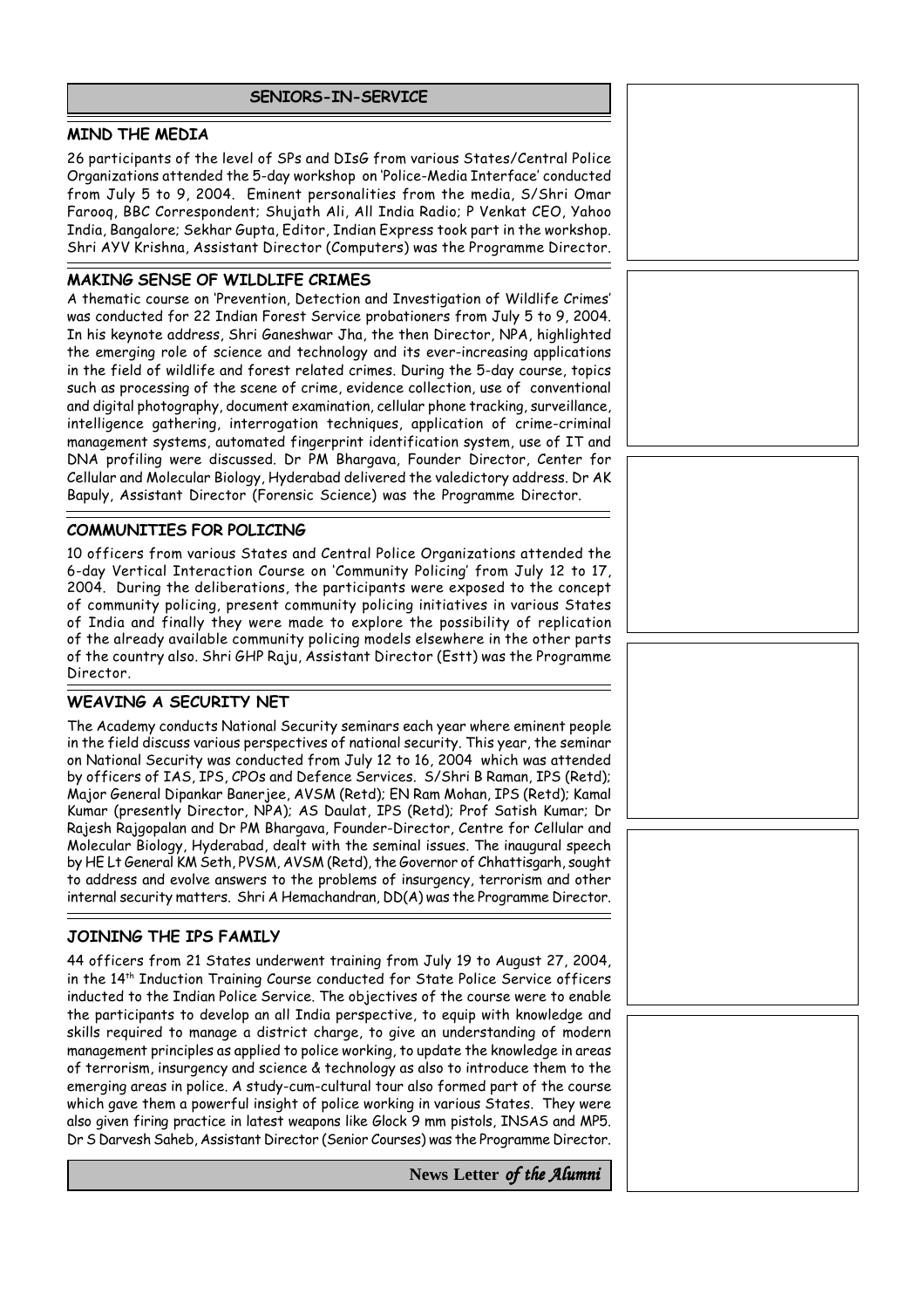| SENIORS-IN-SERVICE                                                                                                                                                                                                                                                                                                                                                                                                                                                      |
|-------------------------------------------------------------------------------------------------------------------------------------------------------------------------------------------------------------------------------------------------------------------------------------------------------------------------------------------------------------------------------------------------------------------------------------------------------------------------|
| NEW FORAYS IN ECONOMIC CRIME MITIGATION                                                                                                                                                                                                                                                                                                                                                                                                                                 |
| To focus on new challenges in investigating economic offences, a seminar on<br>'Recent Trends in Economic Crimes' was organized from August 30 to<br>September 3, 2004. Senior officers of Indian Police Service rubbed shoulders<br>with officers from public sector and banking industry. Starting with the<br>famous cases investigated in the recent past like the stamp paper scam, the<br>seminar went on to study various types of organized economic crimes and |

| their impact on the economy of the country. It finally discussed strategies    |
|--------------------------------------------------------------------------------|
| to prevent and successfully investigate these types of crimes. Being one of    |
| the well attended seminars with 40 participants, the contribution made by      |
| the participants in terms of discussions and case studies was of immense       |
| importance and also helped a great deal towards making the seminar more        |
| enlightening. An effort was made to present the course with very comprehensive |
| reading material. This was also the time that Internet was activated in all    |
| the rooms of the Senior Officers' Mess for allowing the participants to        |
| browse through other related material in the web. The seminar was concluded    |
| by a valedictory session by Shri PC Pande, Additional Director, CBI. Shri      |
| Aditya Mishra, Deputy Director (Senior Courses) was the Programme Director.    |
|                                                                                |

# **BRINGING UP SENIORS**

29 officers of the rank of DIsGP from States and Central Police Organizations attended the '6th Senior Officers Course Level-II: Management Development Programme' conducted from September 6 to 17, 2004. Syndicate presentations were made on interesting topics like Empowering the Constable, Changes in Training Methodology, Stress Management and the Importance of Specializations by the participants. Shri Ashish Gupta, Deputy Director (Basic Course) was the Programme Director.

#### **BACK WITH A BANG Aruna Bahuguna**

*Back slapping, shrieks of delight, whoops of recognition… that's what the reunion of the IPS officers of 1979 was all about, essentially. The National Police Academy conducts a reunion of each course, on completion of 25 years in service.*

*The enthusiasm was so overwhelming that officers began pouring in even two days ahead, from as far away as Nagaland, Calcutta, Mumbai and Kerala. The wives were as enthusiastic as the officers themselves and heartily joined in the celebrations, a tour of the Academy, which has improved tremendously over the years and a photography session.*



*The day began with a twinge of sadness when all the officers paid silent homage to two comrades who are no more – Avinder Singh Brar and Suresh Bahuguna. Then began a trip down Nostalgia Street. The NPA made a presentation of photographic slides of the officers as probationers. The aging was plain to see!*

*However, it wasn't all play and no work. The theme of the Seminar – 'Motivating the Constabulary through Proper Career Planning' – was discussed in earnest. Recommendations included improving the job profile and content, increasing promotional avenues and parity with other services.*

*Officers returned to their respective States refreshed, strengthened by the bonhomie and knowing that the bonds forged 25 years ago remain and are growing stronger.*

 **News Letter** *of the Alumni of*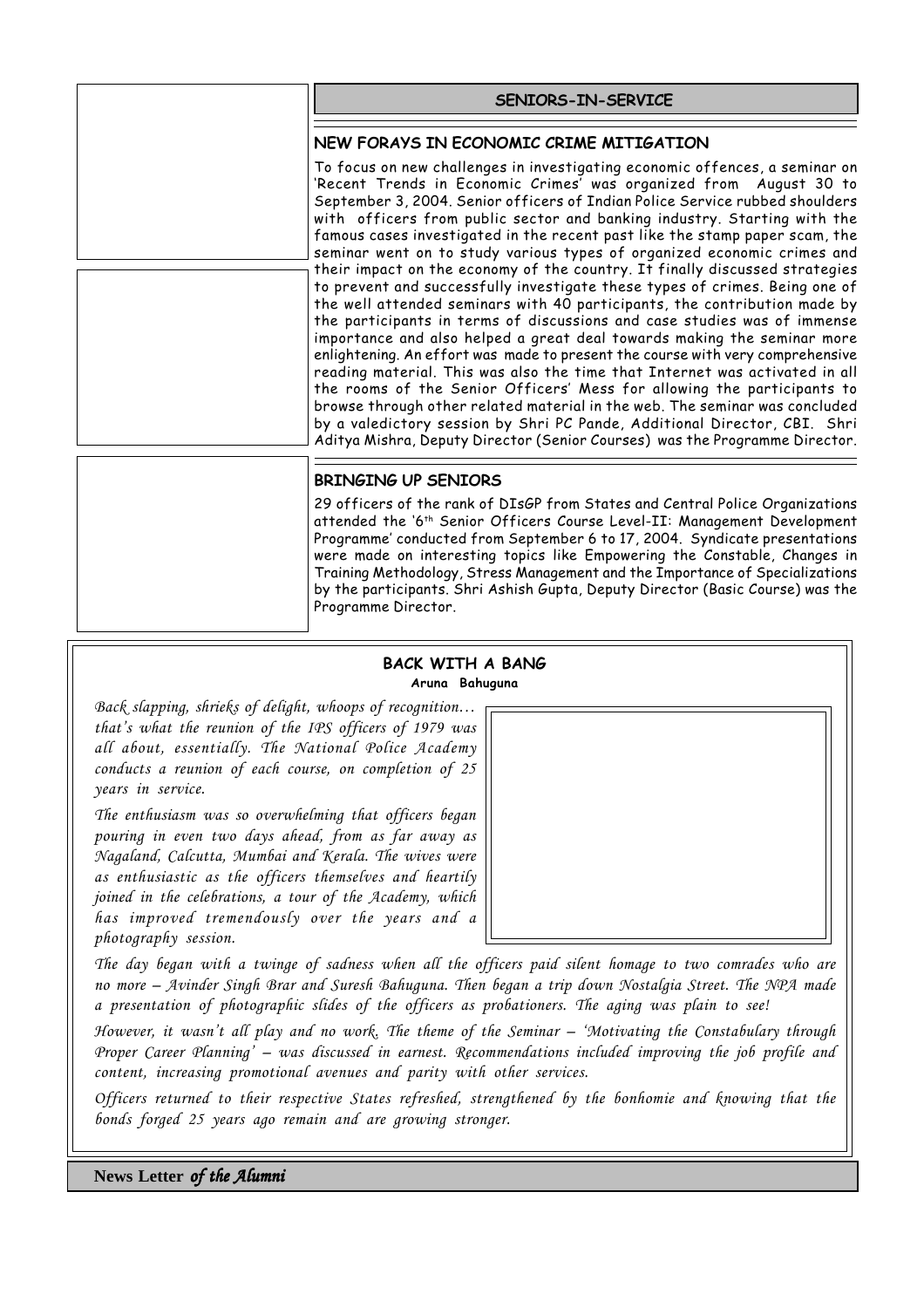## **SENIORS-IN-SERVICE**

# **MANAGING KNOWLEDGE**

46 officers from 21 States attended the course on 'Knowledge Resource Management for Mid-career Officers' held from September 21 to 24, 2004. It was almost like a re-union of 42 RR. The course aimed to facilitate comprehension of knowledge management as a concept. Models with specific applications in police organization as also identifying the functional steps in knowledge management process and understanding the relationship between knowledge management and learning organizations were the main issues discussed. Finally, action plans have been evolved with knowledge management tools for operational action at district level. Shri GHP Raju, Assistant Director (Estt) was the Programme Director.

#### **TAPESTRY**

# **SPRING'BOARD' FOR CHANGE**

The National Police Academy should be developed as an international police training institution for the police officers of all the other SAARC nations, suggested the Bureau of Police Research and Development (BPR&D). The 28<sup>th</sup> Academy Board Meeting was held on September, 29, 2004, chaired by Shri Dhirendra Singh, Union Home Secretary. The other officers present were S/Shri US Misra, Director, CBI; JF Ribeiro, IPS (Retd); KJ Singh, DG BPR&D and ITBP; KM Singh, DG, CISF; SM Cairae, DGP, Jharkahand; KK Kashyap, DGP, Maharashtra; Binod Kumar, Director, LBS NAA; NA Viswanathan, Addl Secretary & Financial Advisor, MHA; Harminder Raj Singh, Joint Secretary (PM), MHA; AK Jain, Joint Secretary (Police), MHA; Dr Siripurapu K Rao, Principal, Administrative Staff College of India, Hyderabad; Dr Shanta Sinha, Sociologist/NGO, Hyderabad; Kamal Kumar, Special Invitee (presently Director, NPA) and Prakash Mishra, Incharge Director, NPA. The Board recommended continuation of the Golden Jubilee Research Fellowship Scheme for a further 15 years period.

# **FROM ACROSS THE SEAS & BORDER**

A Maldivian Police delegation comprising of Mr Ibrahim Latheef, Deputy Commissioner of Police, Mr Mohamed Sadiq, Assistant Commissioner of Police and Mr Mohamed Rishwan, Sub-Inspector visited the Academy on September 30, 2004. They interacted with the faculty of the Academy and evinced keen interest in the training facilities available here.

A 3-member team from Bangladesh Police visited the Academy. Mr Md Abdul Manna, DIG, Police Headquarters, Dhaka; Mr Chowdhury Qamrul Ahsan, DIG, Police Headquarters, Dhaka and Principal, Police Academy, Shaida; and Mr Naim Chand, Additional DIG, Police Training Centre, Tangail were at the Academy on August 22, 2004. A presentation on the training methodology by the Academy as well as Training of Trainers was made to them.

# **BYE,BYE, BYE,BYE !**

Shri AYV Krishna, Assistant Director (Works & Computers) who joined the Academy on Ferbuary 2, 2001 left the organization on August 31, 2004 on his lateral deputation to the CBI, Economic Offences Wing, Chennai. His contribution to the Academy was laudable both in the Computers as also in the Works.The Academy wishes him all the best!



Shri Hansa Ram, Sub-Inspector retired from the Academy on September 30, 2004. He was appointed as Constable at the CPTC, Mount Abu on May 1, 1967 and subsequently promoted as a Head Constable on September 1, 2004 and later on January 1, 2004 promoted as Sub-



Inspector. The Academy wishes him a happy retired life!

# **COME IN, PLEASE !**

Shri Abhishek Trivedi, IPS, (1996 RR) borne on Himachal Pradesh cadre, joined the Academy on October 13, 2004.



He is MA (History) from University of Delhi. Before joining the Academy he

worked as ADC to Governor of Himachal Pradesh, held dual charge as SP Una & Commandant 1st Bn, India Reserve Battalion and SPs Hamirpur and Solan.

He underwent a course in the US on 'Law Enforcement and Community Interaction' as part of Rotary Group Study Exchange Programme. The faculty and staff of the Academy wish him a hearty welcome.